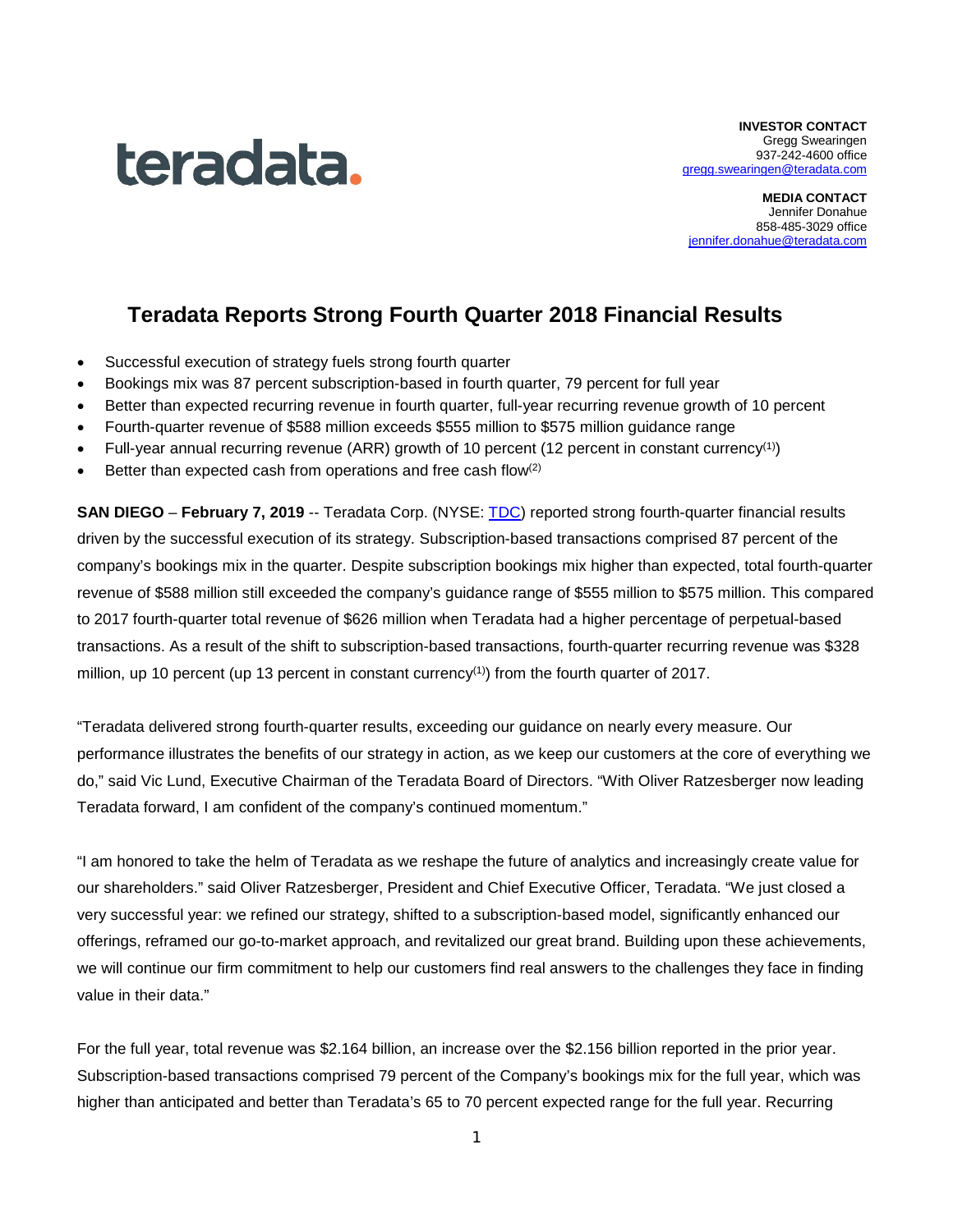revenue of \$1.254 billion increased 10 percent, both as reported and in constant currency. Annual recurring revenue (ARR) at the end of 2018 was \$1.308 billion, a 10 percent increase (up 12 percent in constant currency<sup>(1)</sup>) from the end of 2017.

Teradata reported 2018 fourth-quarter net income of \$15 million under U.S. Generally Accepted Accounting Principles (GAAP), or \$0.13 per diluted share, which compared to a net loss of \$(74) million, or \$(0.61) per share, in the fourth quarter of 2017. Non-GAAP 2018 fourth-quarter net income, which excludes stock-based compensation expense and special items, was \$58 million, or \$0.49 per diluted share, as compared to \$72 million, or \$0.58 per diluted share in the fourth quarter of 2017(3).

For the full year, net income reported under GAAP was \$30 million, or \$0.25 per diluted share, which compared to a net loss of \$(67) million, or \$(0.53) per share, in 2017. Non-GAAP 2018 full-year net income, which excludes stockbased compensation expense and special items, was \$156 million, or \$1.29 per diluted share, as compared to \$173 million, or \$1.35 per diluted share in 2017<sup>(3)</sup>.

## **Gross Margin**

2018 fourth-quarter gross margin reported under GAAP was 49.1 percent versus 49.0 percent for the fourth quarter of 2017. On a non-GAAP basis, excluding stock-based compensation expense and special items, 2018 fourthquarter gross margin was 52.0 percent, versus 51.9 percent in the prior-year<sup>(3)</sup>.

2018 full-year gross margin reported under GAAP was 47.4 percent versus 47.5 percent in 2017. On a non-GAAP basis, excluding stock-based compensation expense and special items, 2018 full-year gross margin was 50.6 percent, versus 51.6 percent in  $2017^{(3)}$ . As the company transitions to subscription-based transactions, the timing and composition of revenue mix has a short-term impact on the overall gross margin rate.

## **Operating Income**

2018 fourth-quarter operating income reported under GAAP was \$23 million compared to \$60 million in the fourth quarter of 2017. On a non-GAAP basis, excluding stock-based compensation expense and special items, 2018 fourth quarter operating income was \$74 million versus \$93 million in the fourth quarter of 2017(3).

2018 full-year operating income reported under GAAP was \$43 million compared to \$68 million in 2017. On a non-GAAP basis, excluding stock-based compensation expense and special items, 2018 full-year operating income was \$210 million versus \$252 million in 2017(3).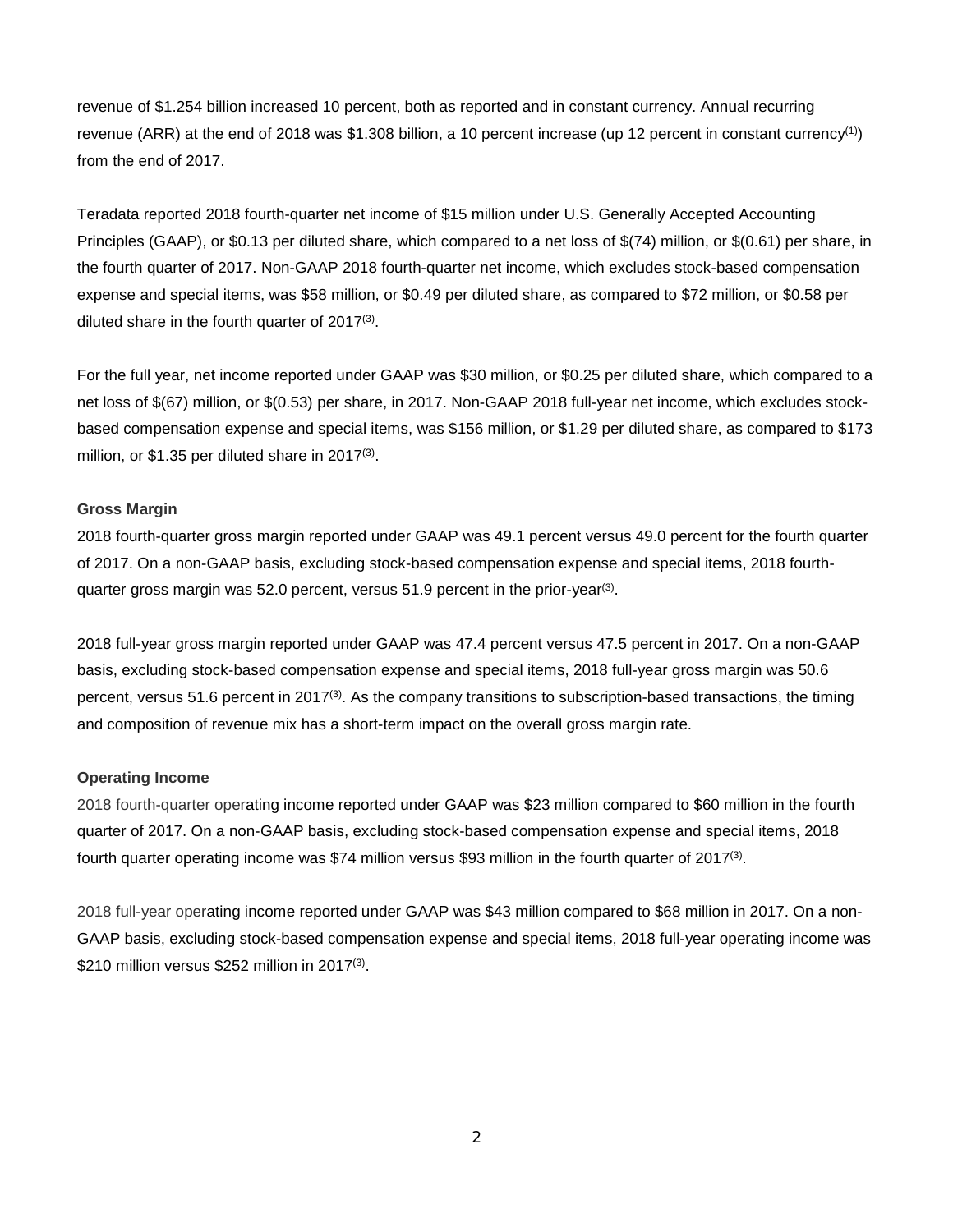#### **Income Taxes**

Teradata's 2018 fourth-quarter tax rate under GAAP was 21.1 percent compared to 229.8 percent in the fourth quarter of 2017. Excluding special items, Teradata's non-GAAP 2018 fourth-quarter tax rate was 17.1 percent versus 19.1 percent in the fourth quarter of 2017<sup>(3)</sup>. Teradata's 2018 full-year tax rate under GAAP was (11.1) percent compared to 215.5 percent in 2017. Excluding special items, Teradata's non-GAAP 2018 full-year tax rate was 19.6 percent versus 27.9 percent in 2017<sup>(3)</sup>. The decrease in the non-GAAP effective tax rate year-over-year was largely due to the decrease in the U.S. statutory tax rate effective in 2018 because of U.S. tax reform enacted in late 2017.

## **Cash Flow**

For the 2018 fourth quarter, Teradata generated \$107 million of cash from operating activities compared to \$23 million in the same period in 2017. During the quarter, Teradata used \$63 million, versus using \$21 million in the fourth quarter of 2017, for capital expenditures and additions to capitalized software development costs. Teradata's 2018 fourth-quarter free cash flow was \$44 million, compared to \$2 million in the fourth quarter of 2017(2).

For the 2018 full year, Teradata generated \$364 million of cash from operating activities versus \$324 million in 2017. During the year, Teradata used \$160 million, versus using \$87 million in 2017, for capital expenditures and additions to capitalized software development costs, resulting in 2018 full-year free cash flow of \$204 million compared to  $$237$  million in 2017<sup>(2)</sup>.

## **Balance Sheet**

Teradata ended 2018 with \$715 million in cash. As previously reported, Teradata repatriated \$800 million of cash previously held internationally, completing the total repatriation planned for 2018. Teradata has used and continues to anticipate using a portion of these repatriated funds for share repurchases and expects to retain the remainder for general corporate purposes.

During the fourth quarter of 2018, Teradata repurchased 2.6 million shares of the Company's common stock for approximately \$94 million. For the full year, the Company repurchased 7.9 million shares for approximately \$300 million.

Teradata currently has approximately \$253 million of Board authorization remaining for share repurchases.

The Company had total debt of \$547 million as of December 31, 2018, including \$47 million of outstanding capital lease obligations. There were no funds drawn on the company's \$400 million revolving credit facility as of December 31, 2018.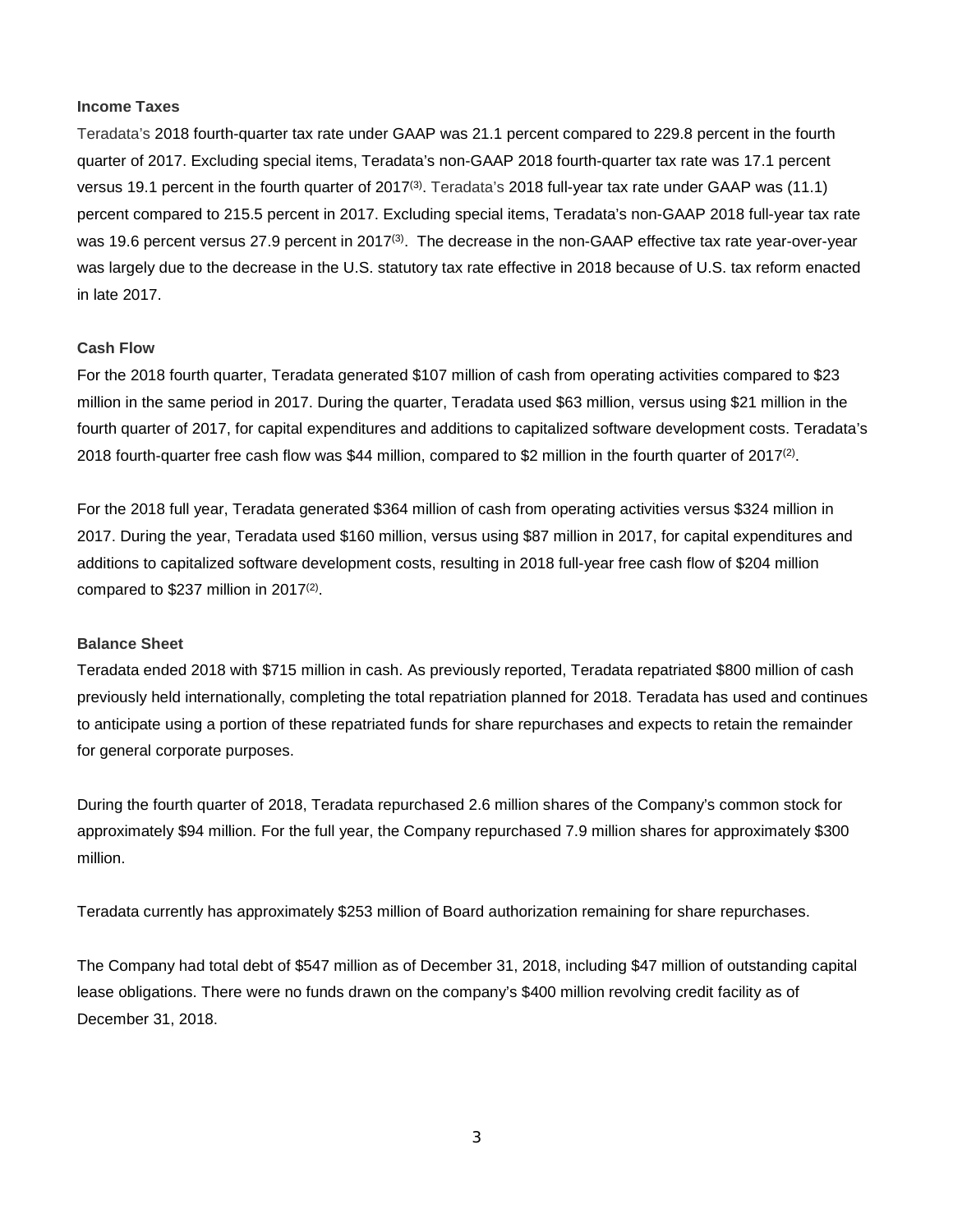## **Guidance**

For the full-year 2019, subscription-based bookings mix is expected to be approximately 70 percent or higher, ARR or "annual recurring revenue" is expected to increase 11 percent to 12 percent, and recurring revenue is expected to increase approximately 11 percent.

Given the company's continued transition to subscription-based transactions, 2019 perpetual revenue is expected to decline in the range of \$150 million to \$200 million versus 2018.

As the company shifts its consulting focus to provide higher margin / higher value consulting services to its target market of "megadata" customers, 2019 consulting revenue is expected to decline approximately 15 percent to 20 percent versus 2018.

Full-year 2019 GAAP earnings per share is expected to be \$0.50 to \$0.60. On a non-GAAP basis, which excludes stock-based compensation expense and other special items, earnings per share is expected to be in the \$1.45 to  $$1.55$  range $^{(3)}$ .

Recurring revenue in the first quarter of 2019 is expected to be in the \$332 million to \$335 million range.

GAAP loss per share in the first quarter of 2019 is expected to be in the \$(0.20) to \$(0.18) range. Non-GAAP earnings per share, excluding stock-based compensation expense and other special items, in the first quarter is expected to be in the \$0.18 to \$0.20 range<sup>(3)</sup>.

## **Earnings Conference Call**

A conference call is scheduled today at 2:00 p.m. PT to discuss the Company's fourth-quarter and full-year 2018 results. Access to the conference call, as well as a replay of the call, is available on Teradata's website at [investor.teradata.com.](http://investor.teradata.com/about-teradata/default.aspx#top)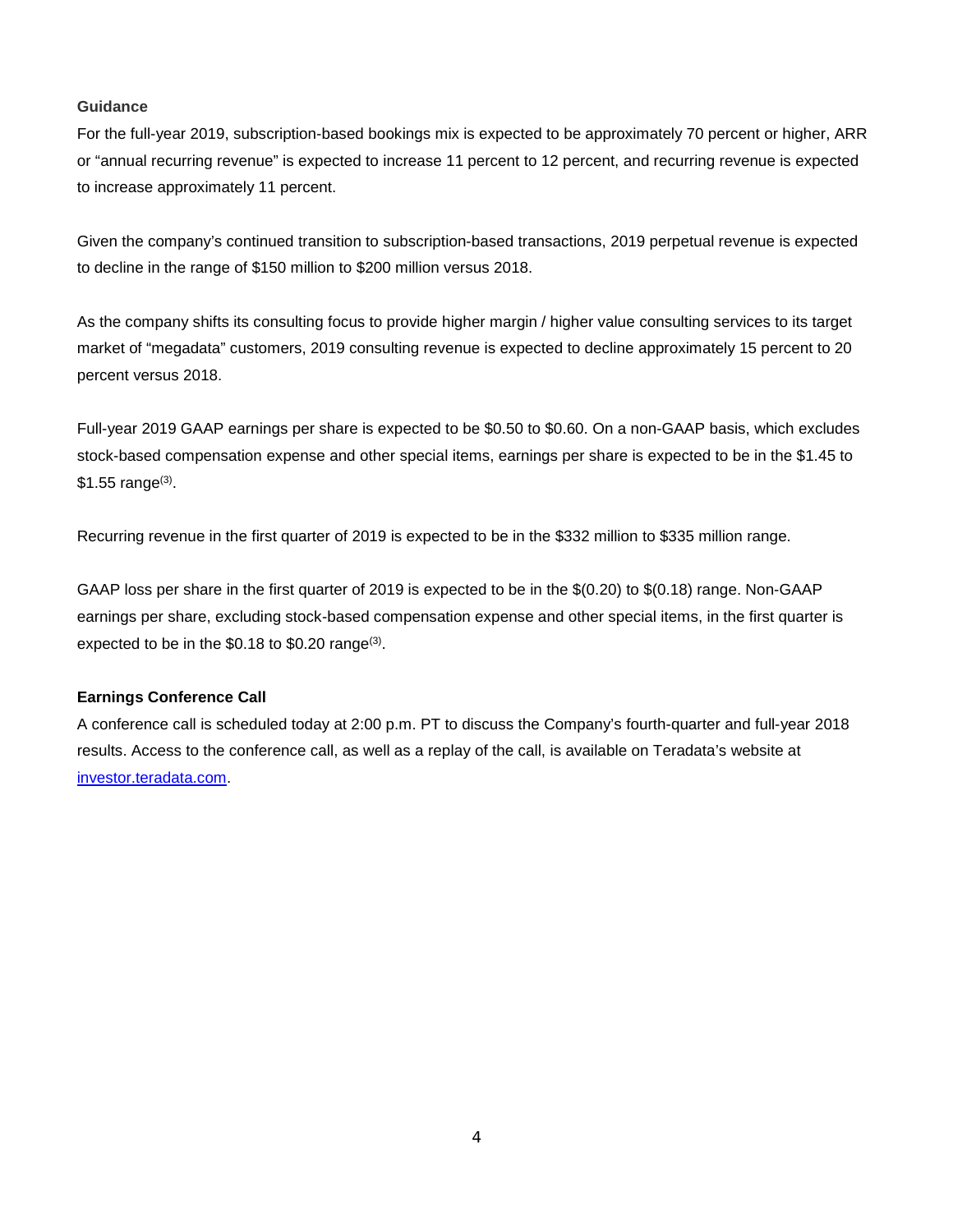## **Supplemental Financial Information**

Additional information regarding Teradata's operating results is provided below as well as on the Investor Relations page of Teradata's website.

1. The impact of currency is determined by calculating the prior-period results using the current-year monthly average currency rates (except for currency impact on ARR which is calculated using month-end rates). See the foreign currency fluctuation schedule on the Investor Relations page of the Company's web site a[t investor.teradata.com,](http://investor.teradata.com/about-teradata/default.aspx#top) which is used to determine revenue on a constant currency ("CC") basis.

#### **Revenue**

(in millions)

|                                          |       |       | For the Three Months ended December 31 |                          |
|------------------------------------------|-------|-------|----------------------------------------|--------------------------|
|                                          |       |       | % Change as                            | % Change in              |
|                                          | 2018  | 2017  | Reported                               | <b>Constant Currency</b> |
| Recurring revenue                        | \$328 | \$299 | 10%                                    | 13%                      |
| Perpetual software licenses and hardware | 97    | 158   | (39%)                                  | (39%)                    |
| Consulting services                      | 163   | 169   | (4%)                                   | 0%                       |
| <b>Total revenue</b>                     | \$588 | \$626 | (6%)                                   | (4%)                     |
| Americas                                 | \$298 | \$365 | (18%)                                  | (18%)                    |
| International                            | 290   | 261   | 11%                                    | 16%                      |
| <b>Total revenue</b>                     | \$588 | \$626 | (6%)                                   | (4%)                     |

|                                          |         |         | For the Twelve Months ended December 31 |                                         |
|------------------------------------------|---------|---------|-----------------------------------------|-----------------------------------------|
|                                          | 2018    | 2017    | % Change as<br>Reported                 | % Change in<br><b>Constant Currency</b> |
| Recurring revenue                        | \$1.254 | \$1,145 | 10%                                     | 10%                                     |
| Perpetual software licenses and hardware | 340     | 429     | (21%)                                   | (22%)                                   |
| Consulting services                      | 570     | 582     | (2%)                                    | (2%)                                    |
| <b>Total revenue</b>                     | \$2,164 | \$2,156 | 0%                                      | 0%                                      |
| Americas                                 | \$1.126 | \$1,195 | (6%)                                    | (5%)                                    |
| International                            | 1,038   | 961     | 8%                                      | 7%                                      |
| <b>Total revenue</b>                     | \$2,164 | \$2,156 | 0%                                      | $0\%$                                   |
| Annual recurring revenue*                | \$1,308 | \$1.184 | 10%                                     | 12%                                     |

\* Annual recurring revenue is defined as the annual value at a point in time of all recurring contracts, including subscription, software upgrade rights, maintenance and managed services.

2. As described below, the Company believes that free cash flow is a useful non-GAAP measure for investors. Teradata defines free cash flow as cash provided/used by operating activities less capital expenditures for property and equipment, and additions to capitalized software. Free cash flow does not have a uniform definition under GAAP and therefore, Teradata's definition may differ from other companies' definitions of this measure. Teradata's management uses free cash flow to assess the financial performance of the Company and believes it is useful for investors because it relates the operating cash flow of the Company to the capital that is spent to continue and improve business operations. In particular, free cash flow indicates the amount of cash generated after capital expenditures for, among other things, investment in the Company's existing businesses, strategic acquisitions, strengthening the Company's balance sheet, repurchase of the Company's stock and repayment of the Company's debt obligations, if any. Free cash flow does not represent the residual cash flow available for discretionary expenditures since there may be other nondiscretionary expenditures that are not deducted from the measure. This non-GAAP measure is not meant to be considered in isolation, as a substitute for, or superior to, results determined in accordance with GAAP, and should be read only in conjunction with our condensed consolidated financial statements prepared in accordance with GAAP.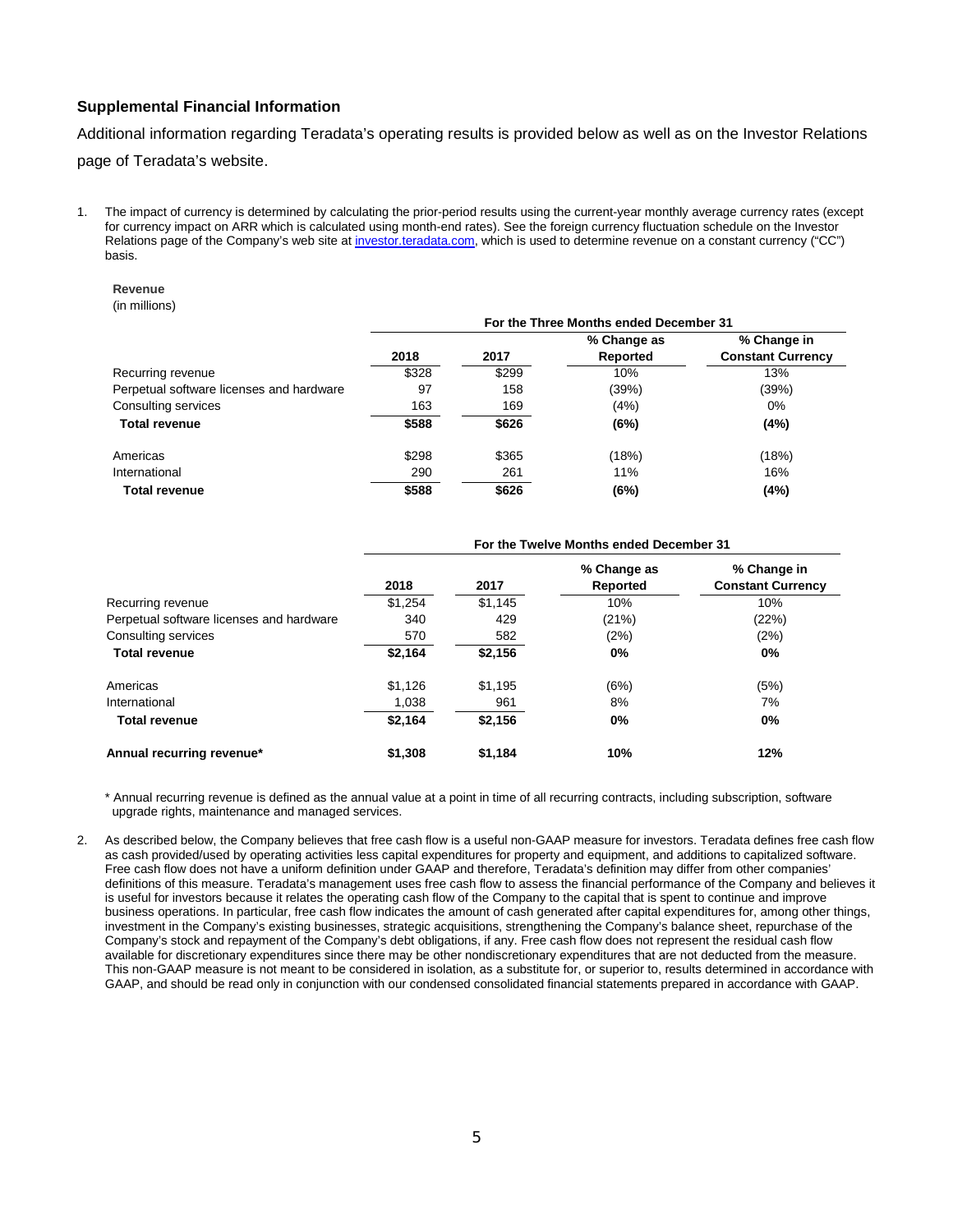| (in millions)                                | For the<br><b>Three Months</b> |      | For the<br><b>Twelve Months</b> |       |  |  |  |
|----------------------------------------------|--------------------------------|------|---------------------------------|-------|--|--|--|
|                                              | ended December 31              |      | ended December 31               |       |  |  |  |
|                                              | 2018                           | 2017 | 2018                            | 2017  |  |  |  |
| Cash provided by operating activities (GAAP) | \$107                          | \$23 | \$364                           | \$324 |  |  |  |
| Less capital expenditures for:               |                                |      |                                 |       |  |  |  |
| Expenditures for property and equipment      | (61)                           | (19) | (153)                           | (78)  |  |  |  |
| Additions to capitalized software            | (2)                            | (2)  | (7)                             | (9)   |  |  |  |
| Total capital expenditures                   | (63)                           | (21) | (160)                           | (87)  |  |  |  |
| Free Cash Flow (non-GAAP measure)            | \$44                           | \$2  | \$204                           | \$237 |  |  |  |

3. Teradata reports its results in accordance with GAAP. However, as described below, the Company believes that certain non-GAAP measures such as non-GAAP gross profit, non-GAAP operating income, non-GAAP net income, and non-GAAP earnings per diluted share, or EPS, all of which exclude certain items (as well as free cash flow) are useful for investors. Our non-GAAP measures are not meant to be considered in isolation or as substitutes for, or superior to, results determined in accordance with GAAP, and should be read only in conjunction with our condensed consolidated financial statements prepared in accordance with GAAP.

The following tables reconcile Teradata's actual and projected results and EPS under GAAP to the Company's actual and projected non-GAAP results and EPS for the periods presented, which exclude certain specified items. Our management internally uses supplemental non-GAAP financial measures, such as gross profit, operating income, net income and EPS, excluding certain items, to understand, manage and evaluate our business and support operating decisions on a regular basis. The Company believes such non-GAAP financial measures (1) provide useful information to investors regarding the underlying business trends and performance of the Company's ongoing operations, (2) are useful for period-over-period comparisons of such operations and results, that may be more easily compared to peer companies and allow investors a view of the Company's operating results excluding stock-based compensation expense and special items, (3) provide useful information to management and investors regarding present and future business trends, and (4) provide consistency and comparability with past reports and projections of future results.

Teradata's reconciliation of GAAP to non-GAAP results included in this release.

| (in millions, except per share data)                                 | For the<br><b>Three Months</b><br>ended December 31 |       |           | For the<br><b>Twelve Months</b><br>ended December 31 |         |           |
|----------------------------------------------------------------------|-----------------------------------------------------|-------|-----------|------------------------------------------------------|---------|-----------|
| <b>Gross Profit:</b>                                                 | 2018                                                | 2017  | %<br>Chg. | 2018                                                 | 2017    | %<br>Chg. |
| <b>GAAP Gross Profit</b>                                             | \$289                                               | \$307 | (6%)      | \$1,026                                              | \$1,024 | 0%        |
| % of Revenue                                                         | 49.1%                                               | 49.0% |           | 47.4%                                                | 47.5%   |           |
| Excluding:                                                           |                                                     |       |           |                                                      |         |           |
| Stock-based compensation expense                                     | 4                                                   | 3     |           | 15                                                   | 13      |           |
| Acquisition, integration, reorganization related,<br>and other costs | 2                                                   |       |           | 5                                                    | 4       |           |
| Amortization of capitalized software                                 | 11                                                  | 15    |           | 49                                                   | 71      |           |
| Non-GAAP Gross Profit                                                | \$306                                               | \$325 | (6%)      | \$1,095                                              | \$1,112 | (2%)      |
| % of Revenue                                                         | 52.0%                                               | 51.9% |           | 50.6%                                                | 51.6%   |           |
| <b>Operating Income</b>                                              |                                                     |       |           |                                                      |         |           |
| <b>GAAP Operating Income</b>                                         | \$23                                                | \$60  | (62%)     | \$43                                                 | \$68    | (37%)     |
| % of Revenue                                                         | 3.9%                                                | 9.6%  |           | 2.0%                                                 | 3.2%    |           |
| Excluding:                                                           |                                                     |       |           |                                                      |         |           |
| Stock-based compensation expense                                     | 16                                                  | 17    |           | 66                                                   | 68      |           |
| Amortization of acquisition-related intangible<br>assets             | $\overline{2}$                                      | 3     |           | 6                                                    | 8       |           |
| Acquisition, integration, reorganization related,<br>and other costs | 22                                                  | (2)   |           | 46                                                   | 37      |           |
| Amortization of capitalized software                                 | 11                                                  | 15    |           | 49                                                   | 71      |           |
| Non-GAAP Operating Income                                            | \$74                                                | \$93  | (20%)     | \$210                                                | \$252   | (17%)     |
| % of Revenue                                                         | 12.6%                                               | 14.9% |           | 9.7%                                                 | 11.7%   |           |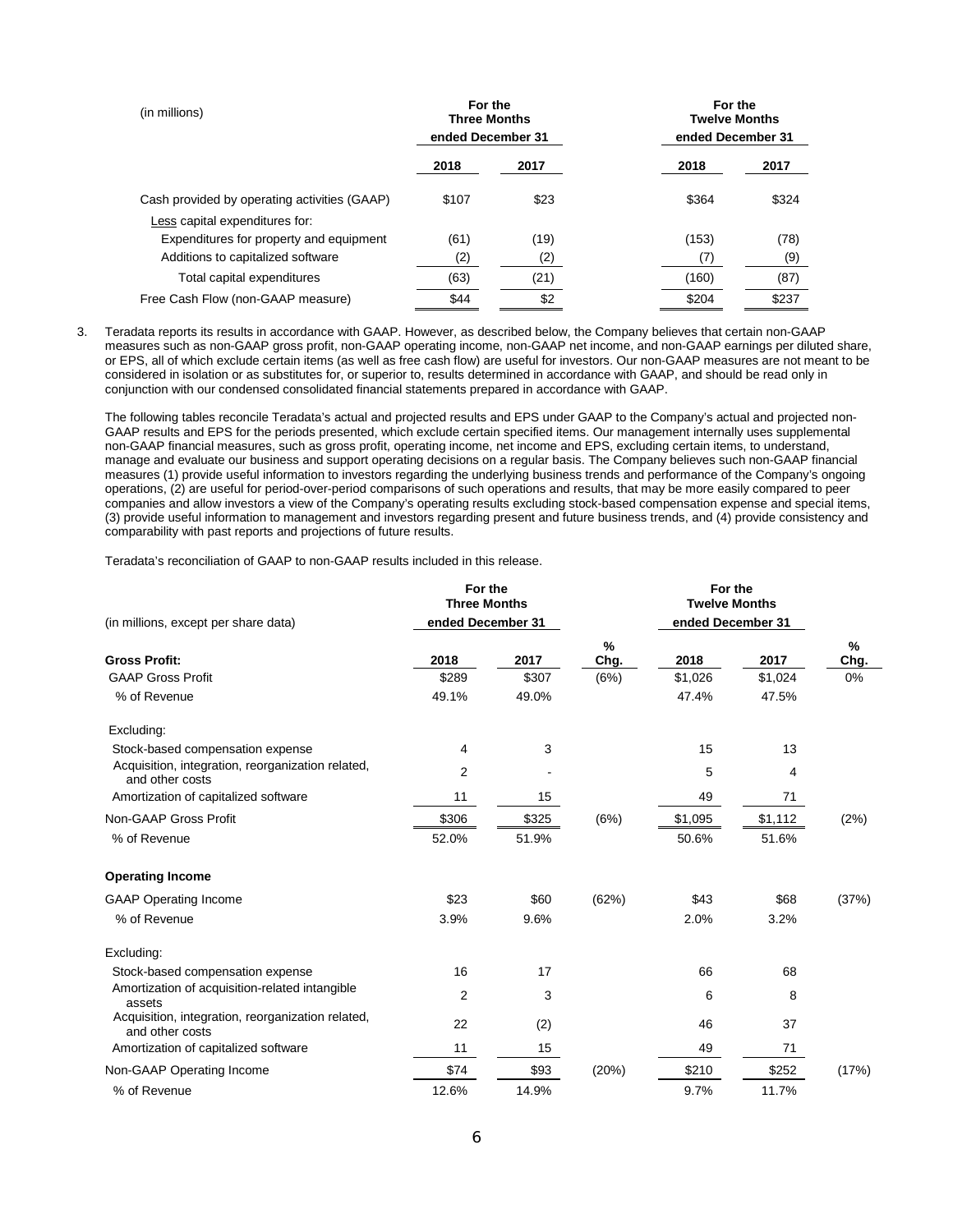| Net Income                                                           |      |            |       |       |           |       |
|----------------------------------------------------------------------|------|------------|-------|-------|-----------|-------|
| GAAP Net Income (Loss)                                               | \$15 | \$(74)     | 120%  | \$30  | \$(67)    | 145%  |
| % of Revenue                                                         | 2.6% | $(11.8\%)$ |       | 1.4%  | $(3.1\%)$ |       |
| Excluding:                                                           |      |            |       |       |           |       |
| Stock-based compensation expense                                     | 16   | 17         |       | 66    | 68        |       |
| Amortization of acquisition-related intangible<br>assets             | 2    | 3          |       | 6     | 8         |       |
| Acquisition, integration, reorganization related,<br>and other costs | 22   | (3)        |       | 46    | 35        |       |
| Amortization of capitalized software                                 | 11   | 15         |       | 49    | 71        |       |
| Income tax adjustments*                                              | (8)  | 114        |       | (41)  | 58        |       |
| Non-GAAP Net Income                                                  | \$58 | \$72       | (19%) | \$156 | \$173     | (10%) |
| % of Revenue                                                         | 9.9% | 11.5%      |       | 7.2%  | 8.0%      |       |

|                                                                      | <b>For the Three Months</b><br>ended December 31 |                  | For the Twelve Months<br>ended December 31 |                  |                                             |                                        |  |  |
|----------------------------------------------------------------------|--------------------------------------------------|------------------|--------------------------------------------|------------------|---------------------------------------------|----------------------------------------|--|--|
| <b>Earnings Per Share:</b><br>GAAP Earnings / (Loss) Per Share       | 2018<br>\$0.13                                   | 2017<br>\$(0.61) | 2018<br>\$0.25                             | 2017<br>\$(0.53) | 2019 Q1<br>Guidance<br>$$(0.20) - $(0.18)$$ | 2019 FY<br>Guidance<br>$$0.50 - $0.60$ |  |  |
| Excluding:                                                           |                                                  |                  |                                            |                  |                                             |                                        |  |  |
| Stock-based compensation expense                                     | 0.13                                             | 0.14             | 0.54                                       | 0.54             | 0.12                                        | 0.57                                   |  |  |
| Amortization of acquisition-related<br>intangible assets             | 0.02                                             | 0.02             | 0.05                                       | 0.06             | 0.01                                        | 0.04                                   |  |  |
| Acquisition, integration, reorganization<br>related, and other costs | 0.18                                             | (0.02)           | 0.38                                       | 0.28             | 0.27                                        | 0.32                                   |  |  |
| Amortization of capitalized software                                 | 0.09                                             | 0.12             | 0.40                                       | 0.56             | 0.09                                        | 0.28                                   |  |  |
| Income tax adjustments*                                              | (0.06)                                           | 0.94             | (0.33)                                     | 0.46             | (0.11)                                      | (0.26)                                 |  |  |
| Impact of dilution**                                                 |                                                  | (0.01)           |                                            | (0.02)           |                                             |                                        |  |  |
| Non-GAAP Diluted Earnings Per Share                                  | \$0.49                                           | \$0.58           | \$1.29                                     | \$1.35           | $$0.18 - $0.20$                             | $$1.45 - $1.55$                        |  |  |

\* Represents the income tax effect of the pre-tax adjustments to reconcile GAAP to Non-GAAP income based on the applicable jurisdictional statutory tax rate of the underlying item in addition to the tax impact for U.S. tax reform. Including the income tax effect assists investors in understanding the tax provision associated with those adjustments and the effective tax rate related to the underlying business and performance of the Company's ongoing operations. As a result of these adjustments, the Company's non-GAAP effective tax rate for the fourth quarter of 2018 was 17.1% and 19.1% in the fourth quarter of 2017.

\*\* Represents the impact to earnings per share as a result of moving from basic to diluted shares.

#### **Note to Investors**

This news release contains forward-looking statements within the meaning of Section 21E of the Securities and Exchange Act of 1934. Forwardlooking statements generally relate to opinions, beliefs and projections of expected future financial and operating performance, business trends, and market conditions, among other things. These forward-looking statements are based upon current expectations and assumptions and involve risks and uncertainties that could cause actual results to differ materially, including the factors discussed in this release and those relating to: the global economic environment and business conditions in general or on the ability of our suppliers to meet their commitments to us, or the timing of purchases by our current and potential customers; the rapidly changing and intensely competitive nature of the information technology industry and the data analytics business; fluctuations in our operating results, including as a result of the pace and extent to which customers shift from perpetual to subscription-based licenses; our ability to realize the anticipated benefits of our business transformation program or other restructuring and cost saving initiatives; risks inherent in operating in foreign countries, including foreign currency fluctuations; risks associated with data privacy, cyberattacks and maintaining secure and effective internal information technology and control systems; the timely and successful development, production or acquisition and market acceptance of new and existing products and services; tax rates; turnover of workforce and the ability to attract and retain skilled employees; protecting our intellectual property; availability and successful exploitation of new alliance and acquisition opportunities; recurring revenue may decline or fail to be renewed; the impact on our business and financial reporting from changes in accounting rules; and other factors described from time to time in Teradata's filings with the U.S. Securities and Exchange Commission, including its annual report on Form 10-K and subsequent quarterly reports on Forms 10-Q, as well as the Company's annual report to stockholders. Teradata does not undertake any obligation to publicly update or revise any forward-looking statements, whether as a result of new information, future events or otherwise, except as required by law.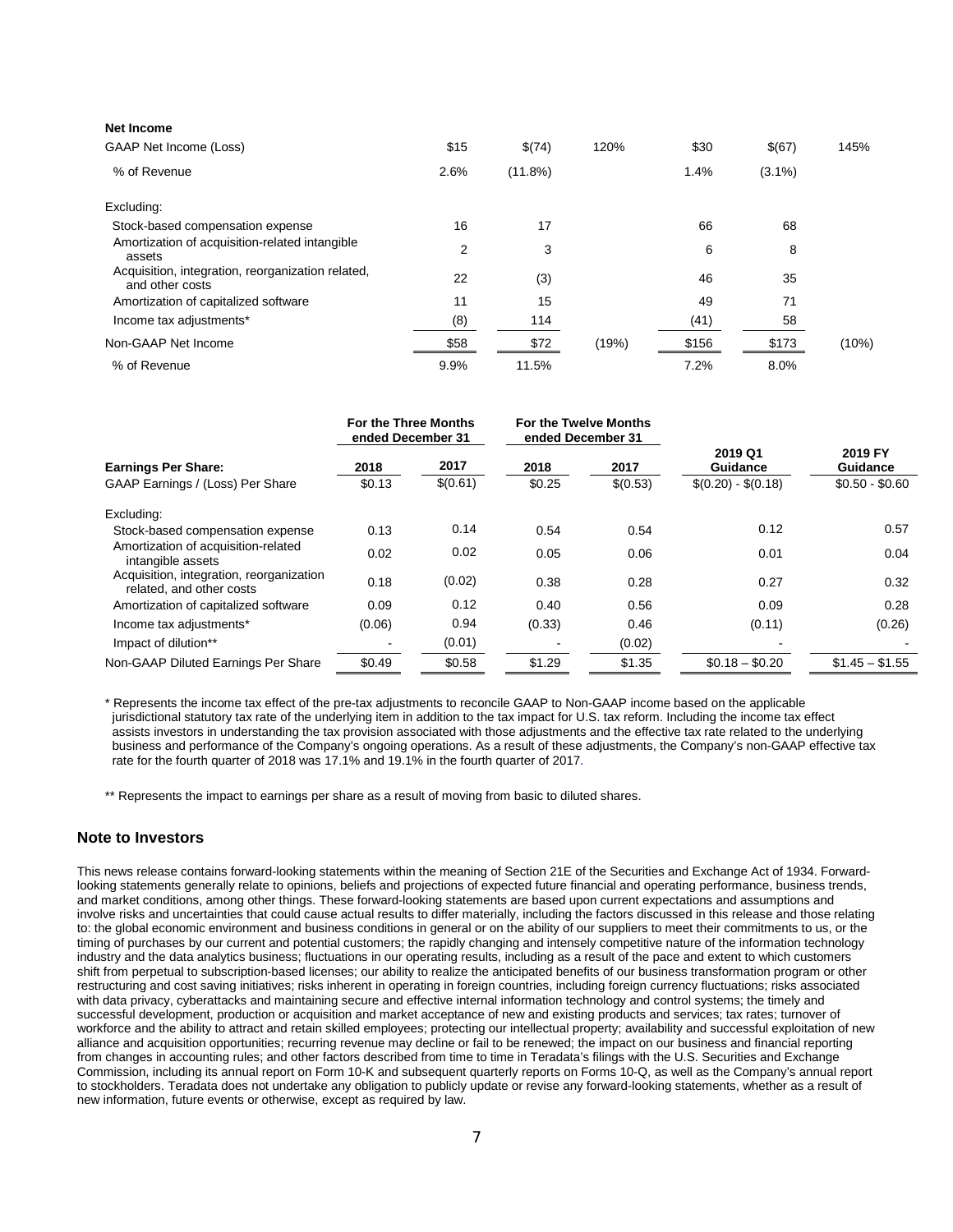## **About Teradata**

Teradata transforms how businesses work and people live through the power of data. Teradata leverages all of the data, all of the time, so you can analyze anything, deploy anywhere, and deliver analytics that matter. We call this pervasive data intelligence. And it's the answer to the complexity, cost, and inadequacy of today's approach to analytics. Get the answer at [teradata.com.](http://www.teradata.com/)

Teradata and the Teradata logo are trademarks or registered trademarks of Teradata Corporation and/or its affiliates in the U.S. and worldwide.

## # # #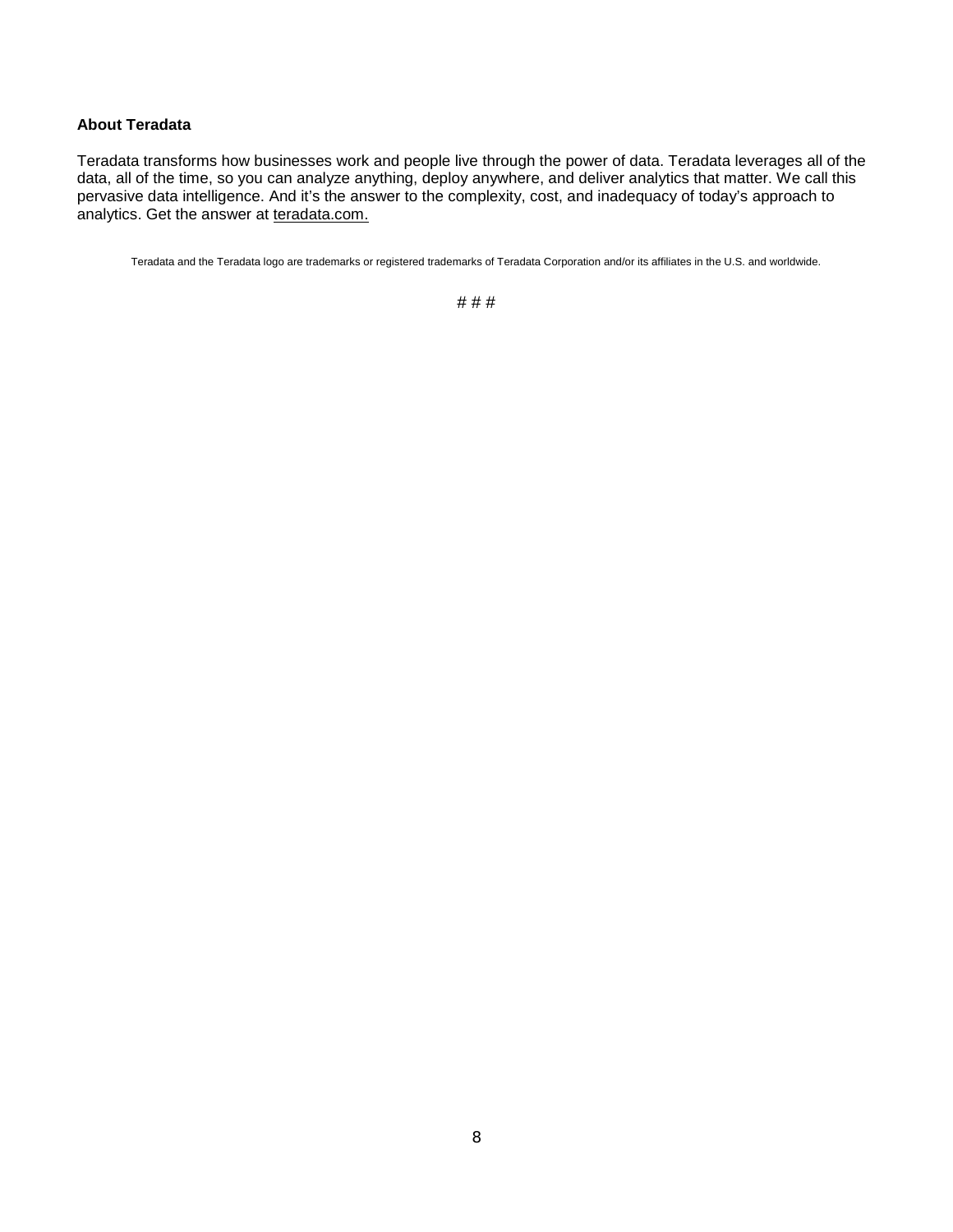## **TERADATA CORPORATION CONDENSED CONSOLIDATED STATEMENTS OF INCOME (LOSS) (in millions, except per share amounts - unaudited)**

|                                              | For the Period Ended December 31 |                     |    |         |       |    |                      |            |       |  |
|----------------------------------------------|----------------------------------|---------------------|----|---------|-------|----|----------------------|------------|-------|--|
|                                              |                                  | <b>Three Months</b> |    |         |       |    | <b>Twelve Months</b> |            |       |  |
|                                              |                                  | 2018                |    | 2017    | % Chg |    | 2018                 | 2017       | % Chg |  |
| Revenue                                      |                                  |                     |    |         |       |    |                      |            |       |  |
| Recurring                                    | \$                               | 328                 | \$ | 299     | 10%   | \$ | 1,254                | \$1,145    | 10%   |  |
| Perpetual software licenses and hardware     |                                  | 97                  |    | 158     | (39%) |    | 340                  | 429        | (21%) |  |
| Consulting services                          |                                  | 163                 |    | 169     | (4%)  |    | 570                  | 582        | (2%)  |  |
| <b>Total revenue</b>                         |                                  | 588                 |    | 626     | (6%)  |    | 2,164                | 2,156      | 0%    |  |
| Gross profit                                 |                                  |                     |    |         |       |    |                      |            |       |  |
| Recurring                                    |                                  | 225                 |    | 218     |       |    | 880                  | 841        |       |  |
| % of Revenue                                 |                                  | 68.6%               |    | 72.9%   |       |    | 70.2%                | 73.4%      |       |  |
| Perpetual software licenses and hardware     |                                  | 39                  |    | 68      |       |    | 118                  | 170        |       |  |
| % of Revenue                                 |                                  | 40.2%               |    | 43.0%   |       |    | 34.7%                | 39.6%      |       |  |
| Consulting services                          |                                  | 25                  |    | 21      |       |    | 28                   | 13         |       |  |
| % of Revenue                                 |                                  | 15.3%               |    | 12.4%   |       |    | 4.9%                 | 2.2%       |       |  |
| Total gross profit                           |                                  | 289                 |    | 307     |       |    | 1,026                | 1,024      |       |  |
| % of Revenue                                 |                                  | 49.1%               |    | 49.0%   |       |    | 47.4%                | 47.5%      |       |  |
| Selling, general and administrative expenses |                                  | 185                 |    | 170     |       |    | 666                  | 651        |       |  |
| Research and development expenses            |                                  | 81                  |    | 77      |       |    | 317                  | 305        |       |  |
| Income from operations                       |                                  | 23                  |    | 60      |       |    | 43                   | 68         |       |  |
| % of Revenue                                 |                                  | 3.9%                |    | 9.6%    |       |    | 2.0%                 | 3.2%       |       |  |
| Other expense, net                           |                                  | (4)                 |    | (3)     |       |    | (16)                 | (10)       |       |  |
| Income before income taxes                   |                                  | 19                  |    | 57      |       |    | 27                   | 58         |       |  |
| % of Revenue                                 |                                  | 3.2%                |    | 9.1%    |       |    | 1.2%                 | 2.7%       |       |  |
| Income tax expense (benefit)                 |                                  | 4                   |    | 131     |       |    | (3)                  | 125        |       |  |
| % Tax rate                                   |                                  | 21.1%               |    | 229.8%  |       |    | $(11.1\%)$           | 215.5%     |       |  |
| Net income (loss)                            | \$                               | 15                  | \$ | (74)    |       | \$ | 30                   | \$<br>(67) |       |  |
| % of Revenue                                 |                                  | 2.6%                |    | (11.8%) |       |    | 1.4%                 | $(3.1\%)$  |       |  |
| Net income (loss) per common share           |                                  |                     |    |         |       |    |                      |            |       |  |
| Basic                                        | \$                               | 0.13                | \$ | (0.61)  |       | \$ | 0.25                 | \$ (0.53)  |       |  |
| <b>Diluted</b>                               | \$                               | 0.13                | \$ | (0.61)  |       | \$ | 0.25                 | \$ (0.53)  |       |  |
| Weighted average common shares outstanding   |                                  |                     |    |         |       |    |                      |            |       |  |
| Basic                                        |                                  | 117.3               |    | 121.1   |       |    | 119.2                | 125.8      |       |  |
| <b>Diluted</b>                               |                                  | 119.1               |    | 121.1   |       |    | 121.2                | 125.8      |       |  |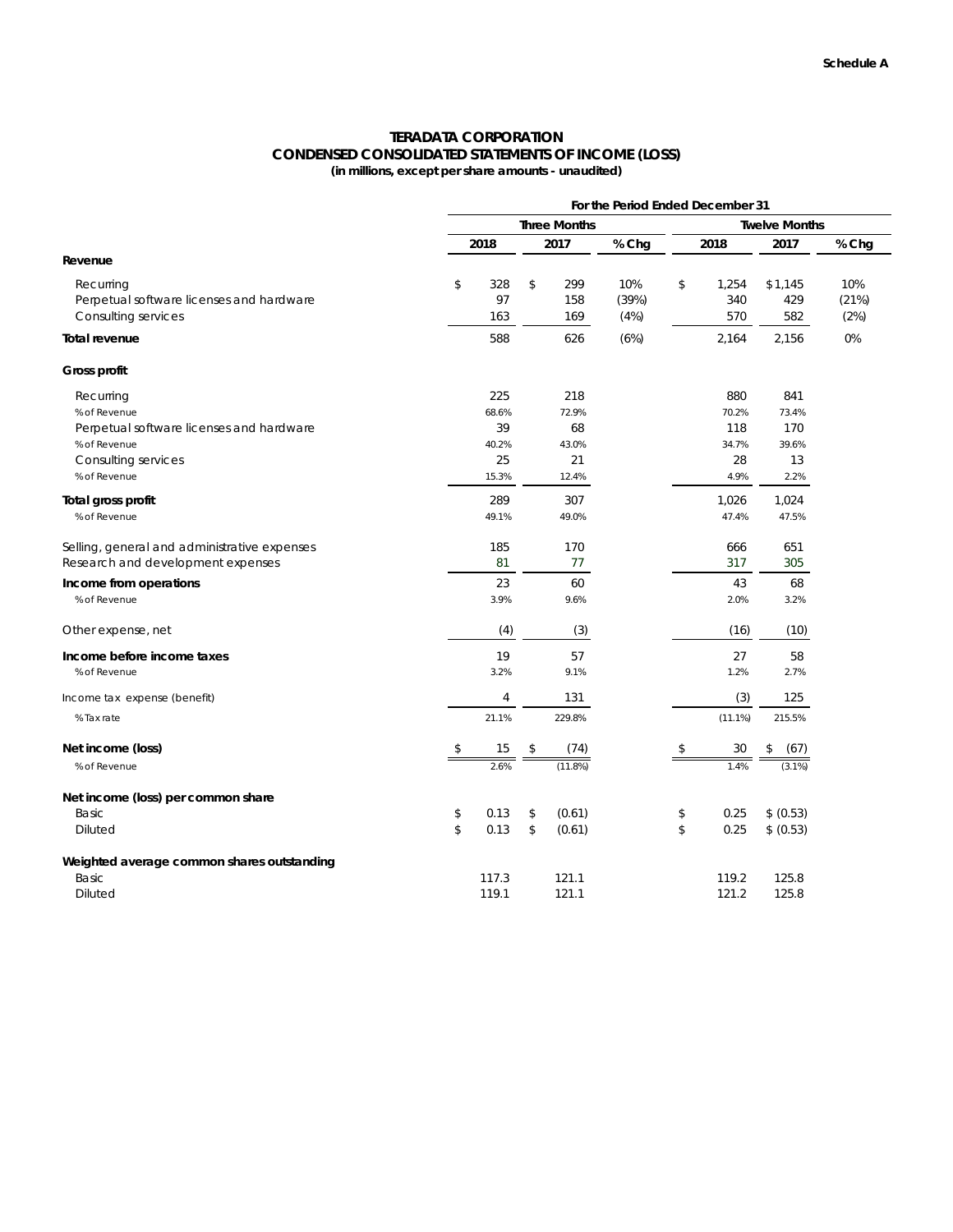## **CONDENSED CONSOLIDATED BALANCE SHEETS (in millions - unaudited) TERADATA CORPORATION**

|                                                                                                                                                                                                   | December 31,<br>2018 | September 30,<br>2018              | December 31,<br>2017               |    |                                           |
|---------------------------------------------------------------------------------------------------------------------------------------------------------------------------------------------------|----------------------|------------------------------------|------------------------------------|----|-------------------------------------------|
| <b>Assets</b>                                                                                                                                                                                     |                      |                                    |                                    |    |                                           |
| <b>Current assets</b><br>Cash and cash equivalents<br>Accounts receivable, net<br>Inventories<br>Other current assets                                                                             | \$                   | 715<br>588<br>28<br>97             | \$<br>768<br>372<br>45<br>99       | \$ | 1,089<br>554<br>30<br>77                  |
| <b>Total current assets</b>                                                                                                                                                                       |                      | 1,428                              | 1,284                              |    | 1,750                                     |
| Property and equipment, net<br>Capitalized software, net<br>Goodwill<br>Acquired intangible assets, net<br>Deferred Income Taxes<br>Other assets                                                  |                      | 295<br>72<br>395<br>16<br>67<br>87 | 226<br>84<br>396<br>17<br>54<br>75 |    | 162<br>121<br>399<br>23<br>57<br>44       |
| <b>Total assets</b>                                                                                                                                                                               | \$                   | 2,360                              | \$<br>2,136                        | \$ | 2,556                                     |
| Liabilities and stockholders' equity                                                                                                                                                              |                      |                                    |                                    |    |                                           |
| <b>Current liabilities</b><br>Current portion of long-term debt<br>Short-term borrowings<br>Accounts payable<br>Payroll and benefits liabilities<br>Deferred revenue<br>Other current liabilities | \$                   | 19<br>141<br>224<br>490<br>135     | \$<br>13<br>95<br>147<br>384<br>86 | \$ | 60<br>240<br>74<br>173<br>414<br>102      |
| <b>Total current liabilities</b>                                                                                                                                                                  |                      | 1,009                              | 725                                |    | 1,063                                     |
| Long-term debt<br>Pension and other postemployment plan liabilities<br>Long-term deferred revenue<br>Deferred tax liabilities<br>Other liabilities                                                |                      | 478<br>113<br>105<br>3<br>157      | 484<br>109<br>102<br>4<br>152      |    | 478<br>109<br>85<br>$\overline{4}$<br>149 |
| <b>Total liabilities</b>                                                                                                                                                                          |                      | 1,865                              | 1,576                              |    | 1,888                                     |
| Stockholders' equity<br>Common stock<br>Paid-in capital<br>Accumulated deficit<br>Accumulated other comprehensive loss                                                                            |                      | 1<br>1,418<br>(823)<br>(101)       | 1<br>1,397<br>(745)<br>(93)        |    | 1<br>1,320<br>(579)<br>(74)               |
| Total stockholders' equity                                                                                                                                                                        |                      | 495                                | 560                                |    | 668                                       |
| Total liabilities and stockholders' equity                                                                                                                                                        | \$                   | 2,360                              | \$<br>2,136                        | \$ | 2,556                                     |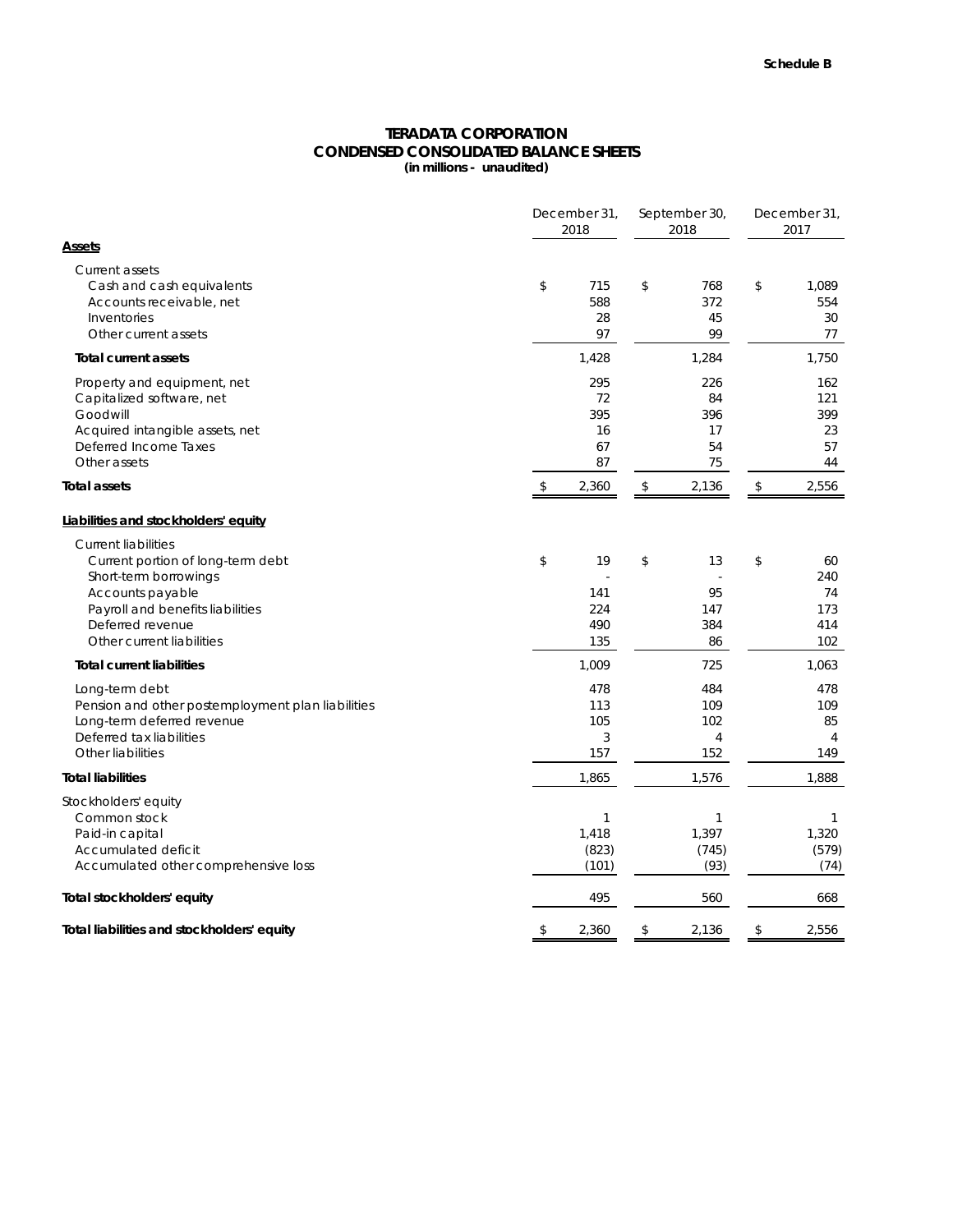# **TERADATA CORPORATION CONDENSED CONSOLIDATED STATEMENTS OF CASH FLOWS**

**(in millions - unaudited)**

|                                                                   |           |                     |                          |    | For the Period Ended December 31 |    |       |
|-------------------------------------------------------------------|-----------|---------------------|--------------------------|----|----------------------------------|----|-------|
|                                                                   |           | <b>Three Months</b> | <b>Twelve Months</b>     |    |                                  |    |       |
|                                                                   | 2018      |                     | 2017                     |    | 2018                             |    | 2017  |
| <b>Operating activities</b><br>Net income (loss)                  | \$<br>15  | \$                  | (74)                     | \$ | 30                               | \$ | (67)  |
| Adjustments to reconcile net income (loss) to net cash provided   |           |                     |                          |    |                                  |    |       |
| by operating activities:                                          |           |                     |                          |    |                                  |    |       |
| Depreciation and amortization                                     | 35        |                     | 35                       |    | 130                              |    | 138   |
| Stock-based compensation expense                                  | 15        |                     | 17                       |    | 65                               |    | 68    |
| Deferred income taxes<br>Changes in assets and liabilities:       | (7)       |                     | (12)                     |    | (18)                             |    | (34)  |
| Receivables                                                       | (216)     |                     | (188)                    |    | (34)                             |    | (6)   |
| Inventories                                                       | 17        |                     | 14                       |    | 2                                |    | 3     |
| Current payables and accrued expenses                             | 116       |                     | 12                       |    | 108                              |    | 12    |
| Deferred revenue                                                  | 108       |                     | 117                      |    | 115                              |    | 115   |
| Other assets and liabilities                                      | 24        |                     | 102                      |    | (34)                             |    | 95    |
| Net cash provided by operating activities                         | 107       |                     | 23                       |    | 364                              |    | 324   |
| Investing activities                                              |           |                     |                          |    |                                  |    |       |
| Expenditures for property and equipment                           | (61)      |                     | (19)                     |    | (153)                            |    | (78)  |
| Additions to capitalized software                                 | (2)       |                     | (2)                      |    | (7)                              |    | (9)   |
| Business acquisitions and other investing activities              | (3)       |                     | (3)                      |    | (3)                              |    | (21)  |
| Net cash used in investing activities                             | (66)      |                     | (24)                     |    | (163)                            |    | (108) |
| <b>Financing activities</b>                                       |           |                     |                          |    |                                  |    |       |
| Repurchases of common stock                                       | (94)      |                     |                          |    | (300)                            |    | (351) |
| Repayments of long-term borrowings                                |           |                     | (7)                      |    | (40)                             |    | (30)  |
| Proceeds from credit facility borrowings                          |           |                     | 240                      |    |                                  |    | 420   |
| Repayments of credit facility borrowings                          |           |                     | (180)                    |    | (240)                            |    | (180) |
| Payment of capital lease                                          | (4)       |                     |                          |    | (5)                              |    |       |
| Other financing activities, net                                   | 8         |                     | 12                       |    | 31                               |    | 32    |
| Net cash (used in) provided by financing activities               | (90)      |                     | 65                       |    | (554)                            |    | (109) |
| Effect of exchange rate changes on cash and cash equivalents      | (3)       |                     | $\overline{\phantom{a}}$ |    | (20)                             |    | 8     |
| (Decrease) increase in cash, cash equivalents and restricted cash | (52)      |                     | 64                       |    | (373)                            |    | 115   |
| Cash, cash equivalents and restricted cash at beginning of period | 768       |                     | 1,025                    |    | 1,089                            |    | 974   |
| Cash, cash equivalents and restricted cash at end of period       | \$<br>716 | \$                  | 1,089                    | \$ | 716                              | \$ | 1,089 |
| Supplemental cash flow disclosure:                                |           |                     |                          |    |                                  |    |       |
| Non-cash investing and financing activities:                      |           |                     |                          |    |                                  |    |       |
| Assets acquired by capital lease                                  | \$<br>29  | \$                  |                          | \$ | 52                               | \$ |       |